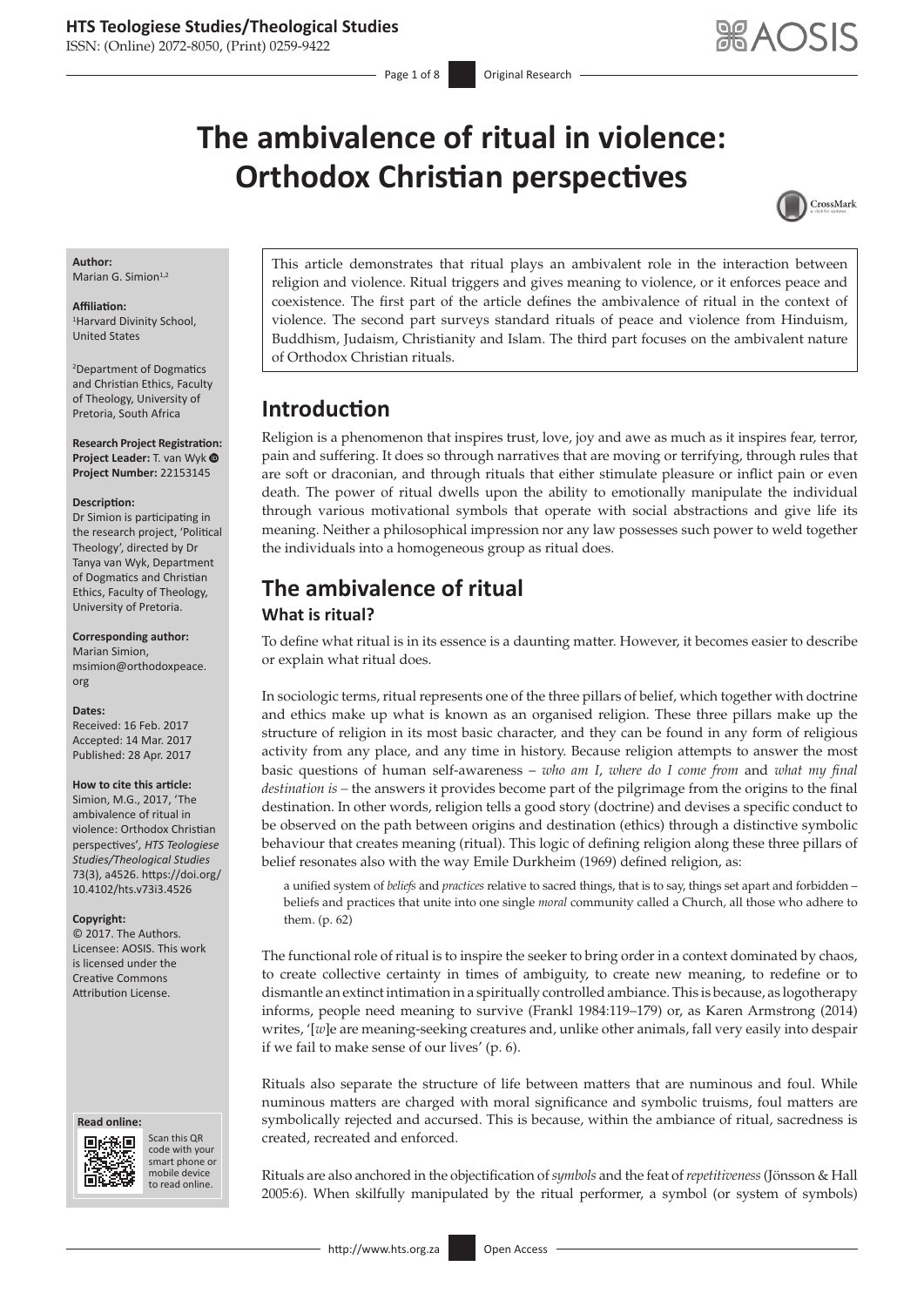(Bell 1992:26–27) allows a person's imagination to run its rampant course, thus making the person vulnerable to taking action either individually or collectively. Communal rituals charge the person emotionally through formality and repetitiveness, so that the person will have a different moral perception of reality. In fact, the strongest social attitudes are formed and enforced through ritualism and symbol manipulation, and by implication, whoever controls the symbols of ritual has direct access to the toolbox of power control (Kertzer 1988:9).

### **Ritual and violence**

Religion performs violence through ritual in symbolic and realistic ways, and as such, ritual has a central place in religious violence. Symbolic violence is often the precursor of real violence because it anticipates, stirs and prepares the individual for an upcoming confrontation. By demonising adversaries, symbolic violence charges the foe with the most repulsive and dangerous qualities which need not to be avoided only but eliminated altogether.

Whether performed against an external foe or against an internal suspect, religious violence contains a strong variety of rituals that may impose torture and terror against the intruder, as much as they can impose punishment for defying civic rules or the potentate.

### **Initiation rituals**

Based on archaeological data, the earliest forms of religious violence were mostly associated with totemic rituals, ancestors worship, animism and rites of passage. Sacred pain was administered to make one worthy of being part of the group, or to be accepted by the gods. To prove worthy one had to accept self-mutilation, self-inflicted pain, deprivation, starvation, penitence, genital mutilation, self-mortification and even suicide (Alcorta & Sosis 2013:570–577). Today, as Condace S. Alcorta and Richard Sosis note:

prolonged kneeling, standing, and prostration; fasting; sleep deprivation; dancing to exhaustion; self-flagellation; and bodily mutilation are common practices across religious traditions. (p. 578)

The rationale of the initiation rituals can be understood and explained primarily as the group's attempt to ensure the cooperation of each member. By administering sacred pain, the group tests the future member's loyalty and readiness to die. To investigate this, the uninitiated has to be tested via rituals which in some cases involve beatings; isolation; deprivation of food, water and sleep; bodily mutilations and torture. The psychological benefit of such experience is that it increases the self-worth of the uninitiated, while the group becomes (re)sanctified and reinvigorated in its cohesiveness by the experience of ritual itself. As Condace S. Alcorta and Richard Sosis write:

[*v*]iolent and painful initiation rites sanctify group values, increase levels of aggression, and neuro-physiologically bond 'brothers in arms'. As a result, such rites are likely to produce the most cohesive groups and the most effective warriors. Military

boot camps and paramilitary terrorist training camps effectively employ violence and pain to the same end. (p. 582)

#### **Sacrifice and scapegoat**

The primitive societies understood that intragroup violent competition could threaten the survival of the group. As the fury of the competitors turned deadly and could not be stopped, it was crucial to release it into something else; perhaps an external entity which lacked the capacity to retaliate.

The external entity, or the *scapegoat*, not only absorbed the fury of the competitors but also ended the deadly competition. With the destruction of the scapegoat, the peace of the group was re-established, and the *sacred* – that is the delimitation between matters that are numinous and foul – was recreated through *sacrifice* (*sacer*, 'holy'; *facere*, 'to make').

Capitalising upon the initial success of the sacrifice, the leader has to remind his community that any deadly competition ought to be avoided. He does so by re-enacting the sacrifice with regularity; only this time as a symbolic expression and with non-human victims. This is a pedagogical event in which the entire group has to participate. As René Girard noted, the use of this limited violence in the context of sacrifice becomes 'nothing more than the regular exercise of "good" violence', (Girard 1979:37) which demonstrates that religion is a source of stability. Such perception of sacred violence can be observed throughout the historical development of religion. The Hindu gods, the Greek gods and the Aztec gods demanded the sacrifice of the beloved one, as much as Jahveh did of Abraham's son (Carrasco 2013:210–222).

### **Preemptive justification of violence**

One might be tempted to regard ritual violence as a contested area of the just war thinking because of the natural ambiguity projected by the symbol itself within the logic of causality. In spite of this temptation, it is a fact that political rituals are infused with acts of symbolic violence. Such symbols not only coagulate human emotions in face of potential violence but also become platforms that justify preemptive strikes. In this sense, the desecration of a sacred place or object, or the spiritual offense brought against a holy person, represents taboos that cannot be broken (Little 2010:237). Once broken, a taboo constitutes a *casus belli* such as in the case of Charlie Hebdo's cartoons (deriding Prophet Muhammad), which unleashed Muslim retaliation through terrorist acts and violent protests around the world (Bilefsky & De la Baume 2015). Similarly, the desecration of holy places such as the demolition of Ferhadija and Arnaudija mosque complexes in the city of Banja Luka, by the Serbian Orthodox political elite from Belgrade in 1993 (Walasek 2015:26–30), led to the desecration of the Serbian Orthodox Churches in Kosovo by the Albanian Muslims (Rakitic 2014:191–242). Yet, the preemptive justification of violence is not only the domain of organised religion, as the secular state uses it in a similar manner. According to the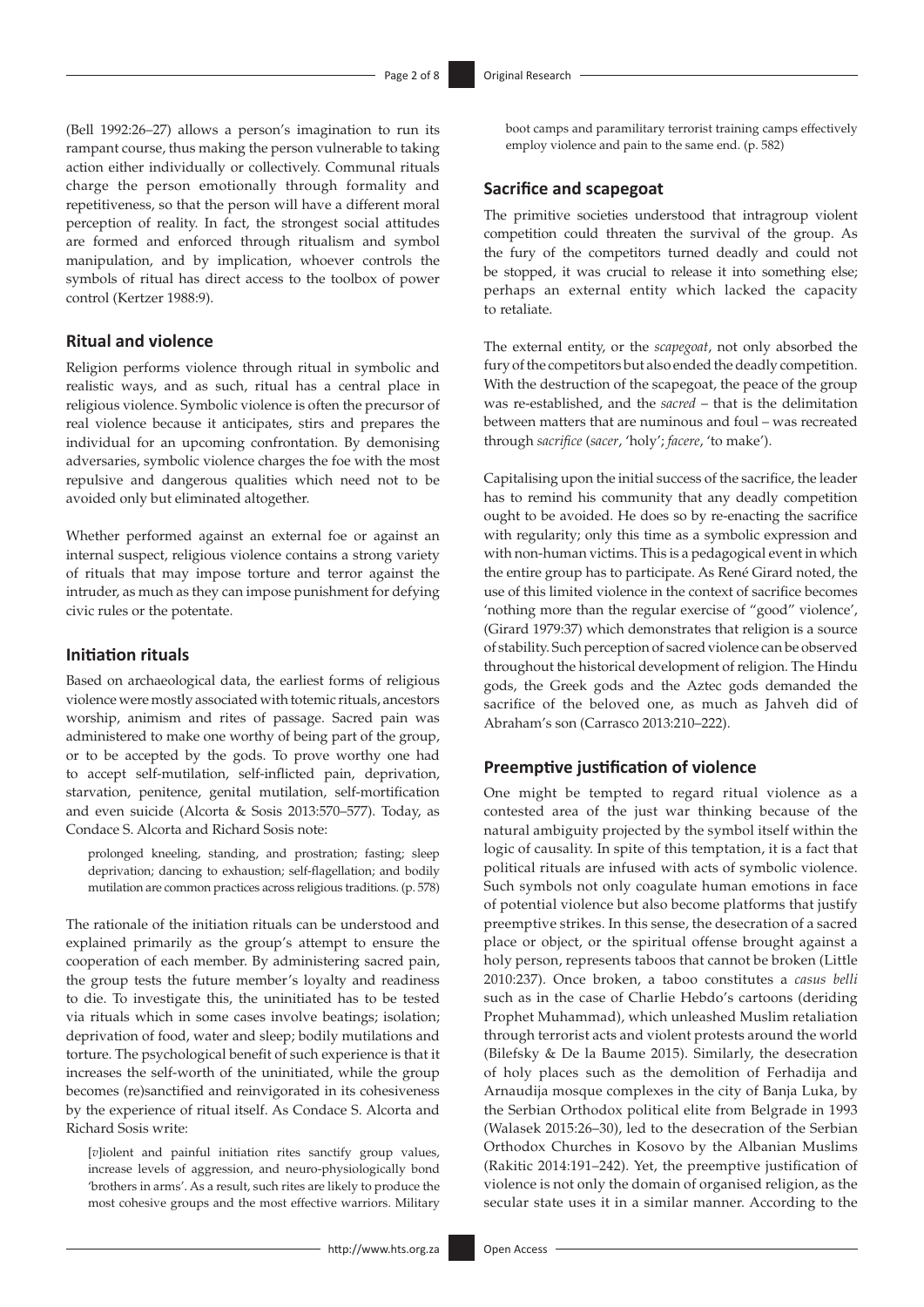Just War theory, one of the *jus ad bellum* prerequisites for a just cause includes the desecration of the national symbols.<sup>1</sup> Internally, countries such as India criminalise and persecute any citizen who insults national symbols such as the emblem, name, flag or the national anthem (Government of India 2011:1). While certain secular states have issued specific laws that prosecute flag desecration exclusively (Welch 2000), in North Korea, even pointing a finger at a statue or a painting of a political leader, or pointing a finger at a slogan carved in stone, is considered a severe crime against the communist state.<sup>2</sup> Therefore, the power of ritual expressed as symbolic violence is far from being reckoned as irrelevant to the just war thinking. Even if evading their own visibility, rituals of preemptive violence act as aggregates that determine the course of collective action during social hostilities.

Conclusively, religion endorses and sustains both peace and violence by providing spiritual narratives that give meaning to life and death, and by altering or changing the moral standards of the community. The relationship between the spiritual narratives and the moral standards is solidified in the public consciousness through the power of ritual.

# **Ritual and violence in world religions**

### **Is religion inherently violent?**

Qualitative empirical studies have demonstrated that in its essence, religion is a phenomenon of trust and stability (Girard 1979), while in its institutionalised form it becomes a source of peace or violence, as mandated by interests (Simion 2012).

In its history, the comfort that religion took with real and symbolic violence had been expressed through rituals of 'bloody' and 'bloodless' sacrifices which displaced the deadly fury of rivals into a scapegoat that was unable to retaliate. As such, scapegoating rituals became instruments for social stability, and tools for acquiring political power.

Today, the relationship between ritual and violence in organised religions continues to follow the pattern of ambivalence. Contemporary religions, such as Hinduism, Buddhism, Judaism, Islam and others, display complex ecosystems in which rituals are used either to generate peace and understanding, or to radicalise their followers, by demonising adversaries and justifying violence against them. Even if disguised as innocent melodramas of cultural expression, the furtive power of rituals goes hand in hand with doctrinal teachings and sacred texts, as they craft new patterns of behaviour.

1.Cf. BBC *Ethics Guide* [http://www.bbc.co.uk/ethics/war/just/cause\\_1.shtml](http://www.bbc.co.uk/ethics/war/just/cause_1.shtml), viewed on 05 February 2017

#### **Hinduism**

In Hinduism, ritual violence was developed during the Brahmanic period (BC 1000 through AD 400) on the venues of *dharma* and *yoga*. *Dharma* interpreted the order of the Vedic animal sacrifice, and it imposed social conformity in a discriminatory and violent fashion. As Hermann Oldenburg explained, the Vedas imposed the killing of the animal in order 'to free oneself from the sin of a bloody deed, and from impending revenge' (Oldenburg 1988:292). Anchored in the tradition of the ascetics (*tapasvin*), *yoga* interiorised the Vedic sacrifice within the concept of mental liberation (*mok*ş*a*) through meditation and nonviolence. If the path of dharma offered detailed rituals of violence, the path of yoga developed specific mental techniques to destroy violence from its roots that are found in the human heart (Nayak 2000:66–67).

#### **Buddhism**

As the recent events in Sri Lanka demonstrate (Gregg 2014:74– 75), reality defies the popular perception of Buddhism as a religion of peace. In a positive sense, the goal of a Buddhist monk is to attain enlightenment and become a *bodhisattva*; that is a saint who deeply embodies the quality of nonviolence (Nayak 2000:176). This is done through meditation and rituals that generate peace and nonviolence. In attaining enlightenment, for the regular believer it is imperative that a ceremonial reading be practised twice a month, so that 'anger must be overcome by the absence of anger; evil must be overcome by good; greed must be overcome by liberality; lies must be overcome by truth' (Ferguson 1978:46). Negatively, there are instances in which Buddhism considers ritual killing to be a path towards enlightenment and towards attaining instantly the status of bodhisattva. For instance, in AD 515, the Chinese ruler Fa-ch'ing led an army of 50 000 rebels and announced that any of his troops who killed an enemy will become a bodhisattva on the spot (Ferguson 1978:52).

Mahayana Buddhism identifies five circumstances in which the act of killing is justified and commended as a ritual act. (1) *Mahaparinirvana Sutra* claims that in a previous life, Buddha killed a Brahmin to protect the accuracy of the doctrine. (2) Several spiritual narratives praise a Buddhist monk who killed a bandit plotting to assassinate and rob 500 merchants – thus saving 500 lives at the expense of one – and everyone was spiritually saved. In some variants of this narrative, the killer-monk is the Buddha himself. (3) If the Buddha taught that everything is an illusion, then killing does not exist because there is no soul or self; therefore nothing to kill. (4) The prominent Buddhist philosopher Asanga recommended that it is better to kill than to be killed. (5) As everything is predestined, the act of killing must be part of one's destiny, and as such it becomes permissible (Ferguson 1978:55–56).

#### **Judaism**

Biblical Judaism often combined the act of worship with war, whereby a prayer had a direct impact over the success of the military. One classical sample of such ritual behaviour – which was adopted by Christianity and Islam – is the episode

<sup>2.</sup>Insofar as my own testimony counts as evidence, in 2008, when I visited North Korea, I was instructed not to point fingers at anything, particularly at slogans, as this was regarded by the authorities as deeply insulting, and as a potential crime against the leader.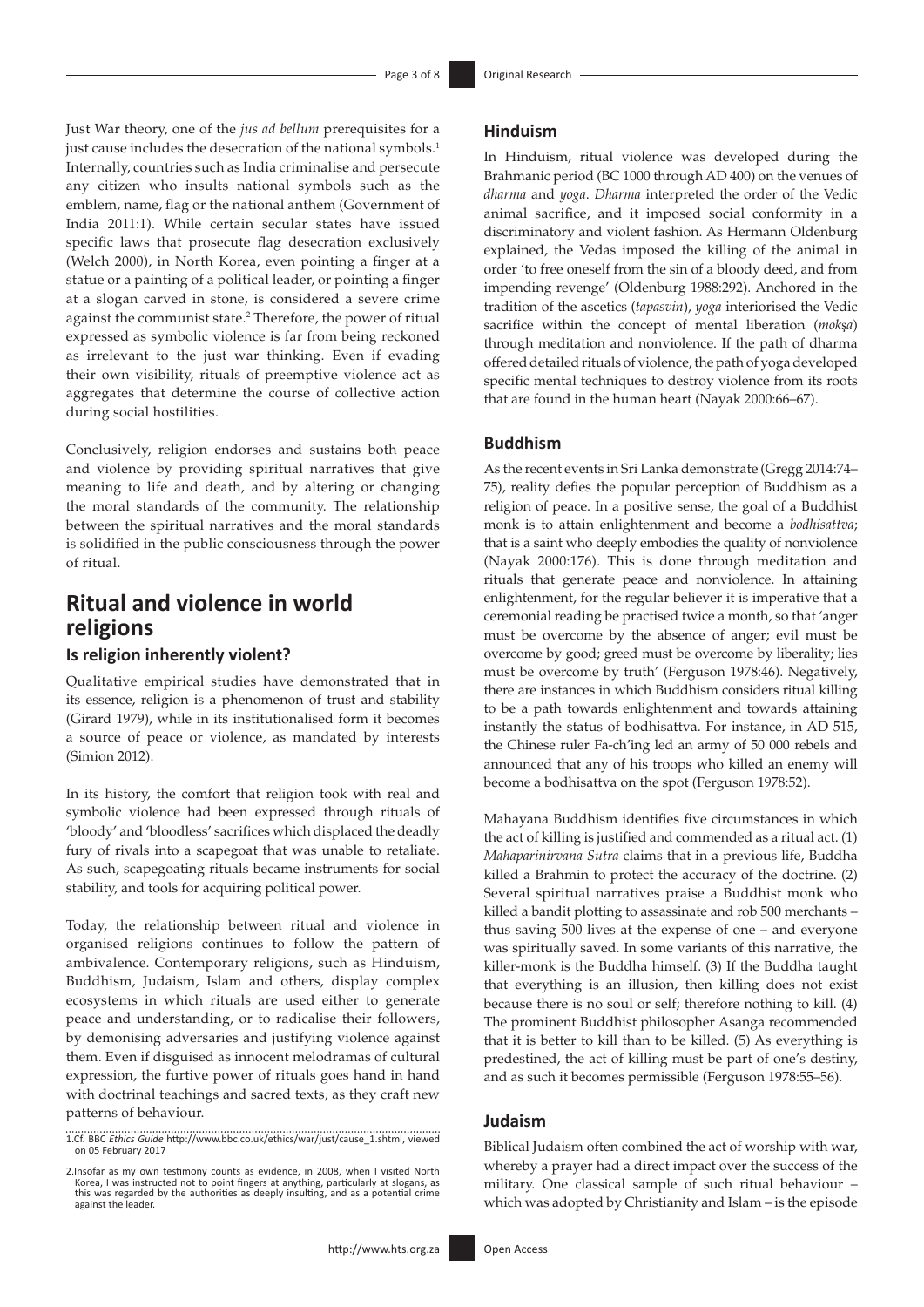from Exodus in which the success of Israel depended on Moses being able to raise his hands in prayer:

As long as Moses held up his hands, the Israelites were winning, but whenever he lowered his hands, the Amalekites were winning. When Moses' hands grew tired, they took a stone and put it under him and he sat on it. Aaron and Hur held his hands up – one on one side, one on the other – so that his hands remained steady till sunset. So, Joshua overcame the Amalekite army with the sword. (Ex 17:11–13)

At the same time, violence-oriented rituals invoke ritual killing of enemies (including their livestock), as an act of worship; often performed on the basis of mythical battles against Israel's mortal enemies (Eisen 2011:25).

However, Biblical Judaism included also the *nazirite* rituals (Num 6:1–21), which were personal peace-offering vows that an individual took to become 'holy unto the Lord'. Nazirism was preceded by additional rituals of purification which involved abstinence from alcohol, from cutting hair, from touching corpses and the avoidance of graveyards. Nazirite rituals included the practice of sacrifices such as the *olah*  [lamb as a burnt offering], the *hatat* [sheep as sin-offering] and the *shelamim* [ram as peace offering].

Contemporary Jewish rituals continue to express religious ambivalence. The peace-oriented rituals involve morning prayers (*shacharit*), afternoon prayers (*mincha*) and evening prayers (*ma'ariv*, or *arvit*), as well as Friday night and Saturday morning services. The evening prayers include a particular peace invocation such as: 'Lay us down to sleep, Adonai, our God, in peace, raise us erect, our King, to life, and spread over us the shelter of your peace' (Martin 2005:35). Regarding contemporary violence, as Robert Eisen (2011) writes, 'Judaism has inspired violence not just in religious Zionism, but in secular Zionism as well' (p. 145). An example involving ritual killing is the assassination of Israel's Prime Minister, Yitzhak Rabin by Yigal Amir. Prior to the assassination, Amir allegedly received the blessing of a Rabbi and declared that he acted according to *din rodef* [law of the pursuer] to commit extrajudicial killing (Pedahzur & Perliger 2009:106–107).

### **Islam**

The peaceful and the violent aspects of the Muslim rituals are linked with the centrality of Mecca, and with the question of leadership. Muslim worship takes several forms such as *salat* [ritual prayer], *dhikr* [contemplative prayer] and *dua*  [prayer of praise or exhortation]. The ritual involves a prostration towards Kaba from Mecca, which is performed daily (morning, noon, mid-afternoon, sunset and evening), and it is practised at home or in the mosque. Public prayer is preceded by *adhan* [call to prayer], which is recited from a minaret, and it includes statements such as the *takbir* [God is most great], the *shahada* [there is no god but Allah, and Muhammad is the messenger of Allah], and the imperative 'hurry to salat' (Ruthven & Nanji 2004:14).

One of the five pillars of Islām is the *Hajj* [or the pilgrimage to Mecca], which each Muslim has to perform at least once in a life time. The Hajj culminates with a ritual called, 'stoning the devil' which denounces Satan's temptation of Abraham, and by extension, of the entire Muslim community. The importance of this ritual is significant as it promotes a dramatic release of frustration into a virtual scapegoat and not into a human being.

In Islam, rituals of violence are conducted prior and during military confrontations; mainly as acts of encouragement, and as forms of spiritual discipline designed to ensure that the battle is conducted for the benefit of Islam. Ritual violence is directed against external enemies, as well as internally, as a devotional symbol. When directed against external enemies, Islam practises two chants for mobilisation, the *shahada* and *Allahu Akbar* [Allah is the Greatest]. The shahada – *La ilaha il Allah, Muhammad–ur–Rasool–Allah* ['there is no God but Allah and Muhammad is his prophet' – is a chant that prepares the crowd for a violent confrontation]. However, when the moment of attack is imminent, the *Allahu Akbar* chant is used. According to Islamic tradition, *Allahu Akbar* was prescribed by Prophet Muhammad to each *mujahedeen* [holy fighter] to ensure spiritual legitimacy when fighting 'on the path of Allah'. As an internal devotional symbol, the *Ash*ū*r*ā ritual of the Shiite tradition is observed with a dramatic display of self-inflicted wounds. The pain imposed through selfflagellation has strong emotional consequences, explaining perhaps the ease of willingness to conduct jihad and martyrdom (Bowker 1997:99).

# **Ritual ambivalence in Orthodox Christianity**

In Orthodox Christianity, the relationship between ritual and violence subscribes to the general configuration of religious ambivalence.

The metaphorical representation of violence through symbols, rites, rituals and sacred art plays a significant role in the way Christianity understands itself. Symbols of violence such as *cross* and *blood* were given opposite meanings through the power of ritual. While for Roman criminal justice the cross served as an effective tool to maximise pain and suffering, Paul took it to represent sacrifice, redemption and human salvation; and thus it became an object of veneration. On the same token, the meaning of the blood that Jesus of Nazareth shed on the cross was redefined to represent the glory of salvation through the bloodshed of martyrdom.

### **Defining Orthodox ritual**

Defined from within, the Orthodox ritual represents 'the totality of acts, forms and holy establishments through which the Church honors God, and administers the sanctifying grace to the believers' (Braniște 1978:5). The ritual recreates a complex and symbolic world that parallels, mimics and even mocks the drama of the human condition. It replicates the deficiencies of human society by reaffirming idiosyncrasies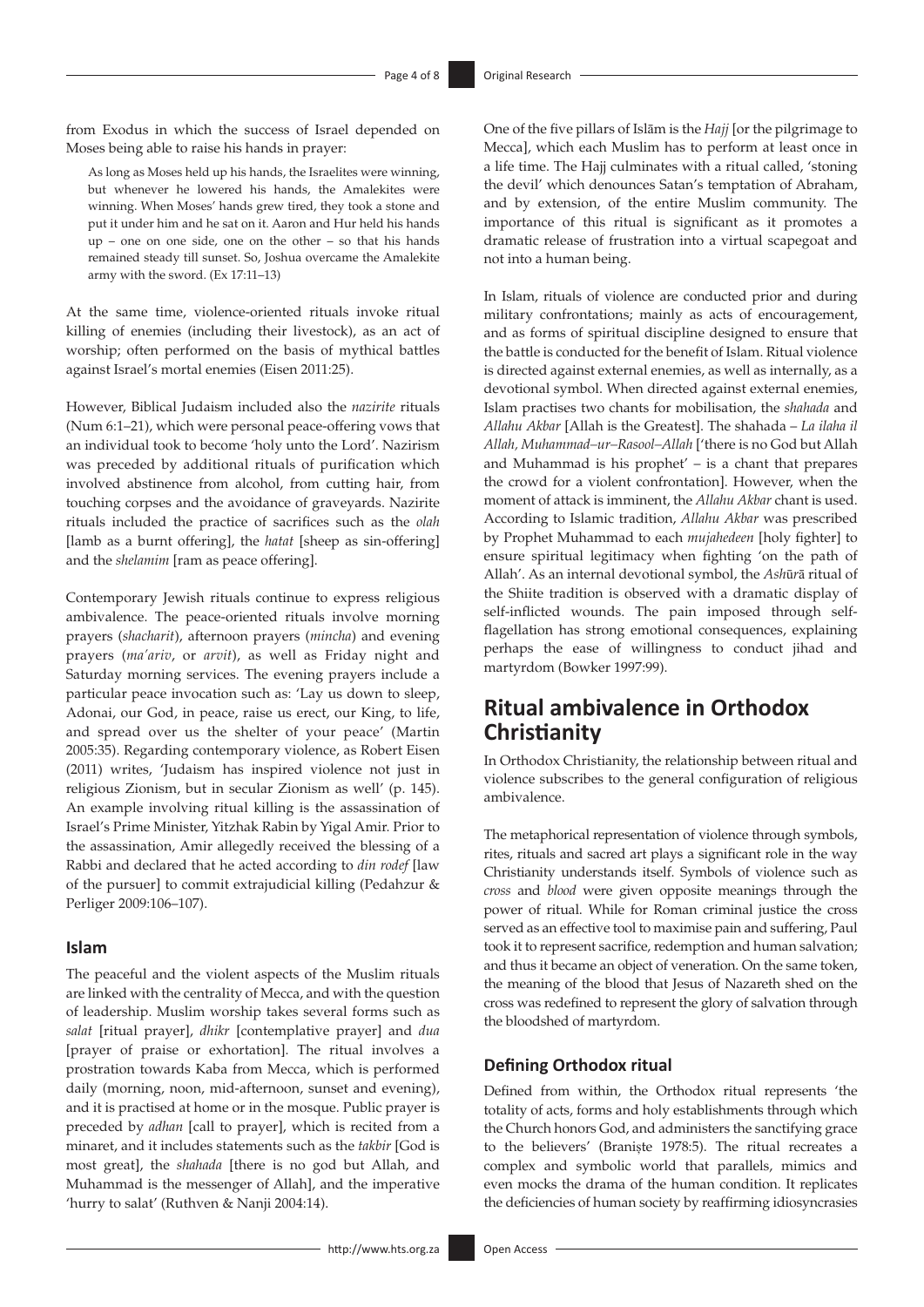such as social inclusion and exclusion, reward and punishment, and superiority and inferiority.

The ambivalence of ritual is perhaps best represented by the Eucharist; the most significant ritual of Orthodox Christianity. While, in an allegoric sense, the Eucharist is a 'cosmic liturgy' which includes and celebrates the entire creation – should one take Maximus the Confessor in a literal sense (Urs von Balthasar 2003:324–325) – in reality, the physical participation in the epiclesis (the summit moment when the priest invokes the blessing power of the Holy Spirit, and the bread and wine become the Eucharistic body and blood of Jesus Christ), remains the exclusive privilege of those who have been *baptised*, *illuminated*, *anointed with the holy myrrh*, *hallowed* and *washed clean* (Greek Orthodox Archdiocese of America 2017); therefore Orthodox. This exclusiveness is further dramatised once the prospective candidates to Orthodoxy (the catechumens) have been asked to leave the church, the doors are closed behind them, then the liturgy continues to the epiclesis.

In Orthodoxy, any liturgical act ought to echo the spiritual teachings of the Church, while also reminding the believers what moral conduct is expected of them. The language has to be carefully selected in order to accurately reflect and even impose the dogmatic teachings. A *theologumena*, or a theological opinion which does not contradict any dogma, has to be crafted in such a way as to modify the innermost spiritual universe of the believer and align it with the official standards. In other words, a theologumena represents the negotiation zone between truth and heresy, which only the emotional stir of the ritual can fully control.

### **Structure of ritual**

In general terms, the Orthodox Christian ritual has to be centred on Jesus Christ, and it has to be structured around the history of salvation (Braniște 1993:128–137). It also has to be synchronised and performed in full resonance with the *social structure* it replicates, within a specific *liturgical time*, in a specific *locus* and in the appropriate *forms of expression* (Braniște 1993:5–7).

The subject of worship is *man*, and the object is *God*. As such, man's worship is *supreme* and *relative*. It is supreme because this has to be offered to God alone in the form of *adoration* (λατρεία), and relative because the Church prays to saints, to celestial beings, to crosses, icons, and to relics in the form of *veneration* (δουλεία) (Braniște 1993:27–30).

The social structure replicated by the ritual is exclusively hierarchical. As a representation of an ideal world, the Church is considered infallible in its Christ–centred hierarchical structure, while its members, including the clergy, are considered fallible indeed (Biserica Ortodoxă Română 2000:136).3

The public control of ritual is the exclusive privilege of the clergy. The Orthodox clergy follow a very clear hierarchy which has specific ranks and specific duties. It includes *superior clergy* – progressing from deacon to priest with the bishop at the summit – and *inferior clergy*, which progresses from the reader to the cantor, culminating with the rank of the sub-deacon (Biserica Ortodoxă Română 2000:279).

As for laity, their public role in the ritual is limited to various chores, such as *ushers*, *grave diggers*, *bell ringers* and others, as needed by the community. Except for extreme cases, Orthodox laity is never entrusted with the leading of the ritual, even though the Early Church included *exorcists*, *acolytes* and *deaconesses* (Braniște 1993:41–43).

The gender ambivalence of ritual is revealed by the dichotomy between contents and performance. While ritual includes female saint veneration and reputes Virgin Mary as 'more honorable than the Cherubim, and more glorious beyond compare than the Seraphim' – that is above the world of the celestial beings – down on earth women are excluded from joining the superior clergy (Behr-Sigel & Ware 2000). Their privilege of ordination is simply denied.

In the Orthodox understanding *time* is Christ-centred, and it is organised in line with the narrative of salvation. Within each ritual, time is not only confined to reflect a specific history – bracketed by the beginning and the end – as it also operates with the concept of *eternity*. In a dogmatic sense, the coexistence between time and eternity is implied by Trinitarian antinomies such as the Father, the Son and the Holy Spirit, which are eternal, and yet the Father permanently gives birth to the Son and permanently proceeds the Holy Spirit (Todoran & Zăgrean 1991:125). Furthermore, the coexistence between *human history* and *eternity* is reflected in the hypostatic union between the human nature and the divine nature that coexist in Jesus Christ, united without confusion, undividedly and inseparably (Todoran & Zăgrean 1991:222–228).

In the Eucharist the *anamnesis* [or remembrance] which precedes the *epiclesis* of the Eucharist, time is no longer limited to a beginning and an end as it becomes an expression of eternity and everlasting life. The living and the dead become full participants in the Eucharist, and they are symbolically represented by the *merides* (μερίδος small crumb of bread) which are placed on the paten around a squared piece of bread, which is divided by a cross inscribed with the letters IΣ ΧΣ NI KA [Jesus Christ Conquers], and which is considered to be the Eucharistic body of Christ. Therefore, during the Eucharistic moment human history and eternity overlap.

As a longitudinal sequence of events, time is organised in line with the saga of salvation, and the liturgical calendar is organised in line with Christ's role of prophet, priest and king. Christ's role of prophet is underscored by the range of feast days that make up the period of the *Octoechos*, the role of priest by the *Triod* and the role of king by the

<sup>3.</sup>Biserica Ortodoxă Română, 2000, *Învățătură de credință creștină ortodoxă*, tipărită *cu aprobarea Sfântului Sinod al Bisericii Ortodoxe Române* (*București: Editura Institutului Biblic și de Misiune al Bisericii Ortodoxe Române*).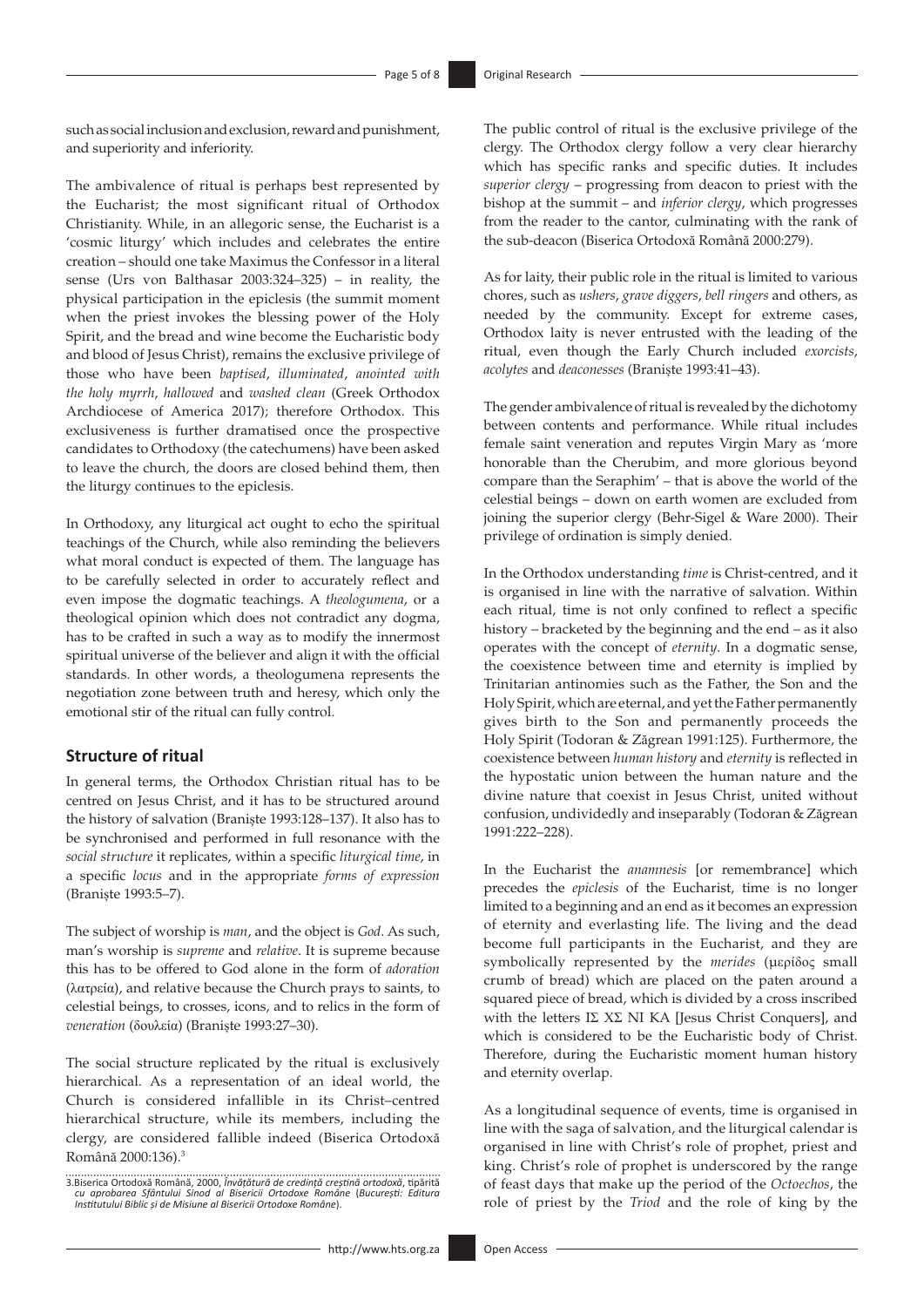*Pentecostarion* (Braniște 1993:135). In terms of beginning and end, the early Christians adopted the Jewish civil calendar as their ecclesiastic year (which started on September 01 and ended on August 31) (Braniște 1993:133), but this was incrementally removed from being associated with Judaism. Instead, it became associated with the feminine self-understanding of the Church (bride of Christ), by being flanked by Virgin Mary's *nativity* at the beginning (September 8) and her *dormition* at the end (August 15).

Liturgical time also involves time set aside for personal devotion of the believer. Aiming toward the forgiveness of sins and the eternal life, the Orthodox devotion includes periods of time dedicated for spiritual exercise to be practised in the form of thought control and physical abstinence.

### **Ritual and warfare**

As an exercise of devotion, the Orthodox ritual focuses primarily on the individual and less on the group. Guilt, which can only be expiated through acts of sacrifice, gave rise to extreme forms of manifestation culminating with martyrdom. As physical needs often pose grave dilemmas in one's struggle for spiritual ascent, the act of devotion itself came to be interpreted as a form of spiritual warfare, particularly by the desert fathers and the philokalic tradition in general.

Focused on the concept of *spiritual warfare*, whereby a war ought to be declared against human passions and negative thoughts which undermine one's salvation (Scupoli 1952), the manifestation of such spiritual warfare took the form of severe asceticism and self-mortification. For instance, an Egyptian spiritual narrative tells how Saint Dorotheus (Theban Ascetic) practised his devotion:

All day long in the burning heat he would collect stones in the desert by the sea and build with them continually and make cells, and then he would retire in favor of those who could not build for themselves. Each year he completed one cell. And once when I said to him: 'What do you mean, father, at your great age by trying to kill your poor body in these heats?' And he answered thus: 'It kills me, I kill it.' I never knew him stretch his legs and go to sleep on a rush mat or on a bed. But he would sit up all night long and weave ropes of palm–leaves to provide himself with food. (MacDermot 1971:304)

The harsh treatment of one's own body was performed because it was the body that caused the spiritual failure of the monk. For a monk, this failure was similar to that of the *lapsi* from the Early Church, who, out of fear of pain, have abandoned the faith during persecutions and sacrificed to the Roman gods. The extreme forms of self-mortification and self-punishment were often debated by the spiritual elders, particularly as Paul considered the human body to be the temple of the Holy Spirit (1 Cor 6:19).

#### **Justification of war**

On account of its spiritual infallibility, the Orthodox Church has never adopted a Just War theory (Simion 2015:188–206). While local Orthodox Churches defended the morality of

wars conducted in self-defence, offered rituals of blessing weapons and military symbols, and even adopted the language of the Just War theory, the Orthodox Church has never justified war at a pan-Orthodox level. The document titled *The Mission of the Orthodox Church in Today's World* adopted during the Holy and Great Council of the Orthodox Church in 2016, the participants stated the following:

The Church of Christ, which understands war as essentially the result of evil and sin in the world, supports all initiatives and efforts to prevent or avert it through dialogue and every other viable means. When war becomes inevitable, the Church continues to pray and care in a pastoral manner for her children who are involved in military conflict for the sake of defending their life and freedom, while making every effort to bring about the swift restoration of peace and freedom.

During war, the Orthodox Church prayed for peace, and also warned its members not to kill, for killing in war was still murder. For instance, Canon 13 of Basil the Great stated that any soldier who killed on the battlefield was to be deprived from receiving communion for 3 years (Mantzaridis 2012:119). With martyrdom as the ideal way of embracing the paradise, the attitude was simply reduced to the logic that it is better to be killed than to kill, and it challenged the moral authority of erratic sovereigns.4 Dying an innocent death becomes a gateway towards immortality, because the killer deprives the victim from the opportunity to repent. In fact, immortality and paradisiacal life can only be attained via two exclusive paths' – *martyrdom* or *pious life* – criteria used to recognise sainthood.

In the contemporary context, the collective Orthodox thinking favours an obvious sense of ambivalence. For instance, while the Russian Orthodox Church blesses weapons of mass destruction as a show of aggression of the Russian state (Simion 2011:162), the Coptic Orthodox Church of Egypt not only failed to retaliate against the ritual beheading<sup>5</sup> of the 21 Egyptian Orthodox men by ISIL in Tunisia in 2015, but it canonised the victims as martyrs (Arocho 2015) and continued to send messages of forgiveness to their killers.

#### **Ritual and the military**

During the late 6th century, the Byzantine military manuals started to include specific guidelines for religious rituals to be performed in the military camps before and during battle. The rituals included blessings of soldiers, blessings of flags and liturgies, as well as rituals of religious burials for the fallen warriors.

In preparation for the battle, the generals had the duty to ensure that the proper rituals had been conducted in order for God to grant victory with minimum casualties. *Taktika* of Leo VI prescribes the following ritual:

<sup>4.</sup>For instance as Orthodox Christians generally deplored war and refused the sanction<br>of killing, the Orthodox Patriarch Polyeuktos refused the petition of Byzantine<br>Emperor Nikephoros II Phokas to have his slain soldiers 1991:1611).

<sup>5.</sup>The ritual aspect of Muslim beheadings has been recognised even by military analysts such as Ronald H. Jones in his report Terrorist Beheadings: Cultural and Strategic Implications. See the June 2005 Report cleared for p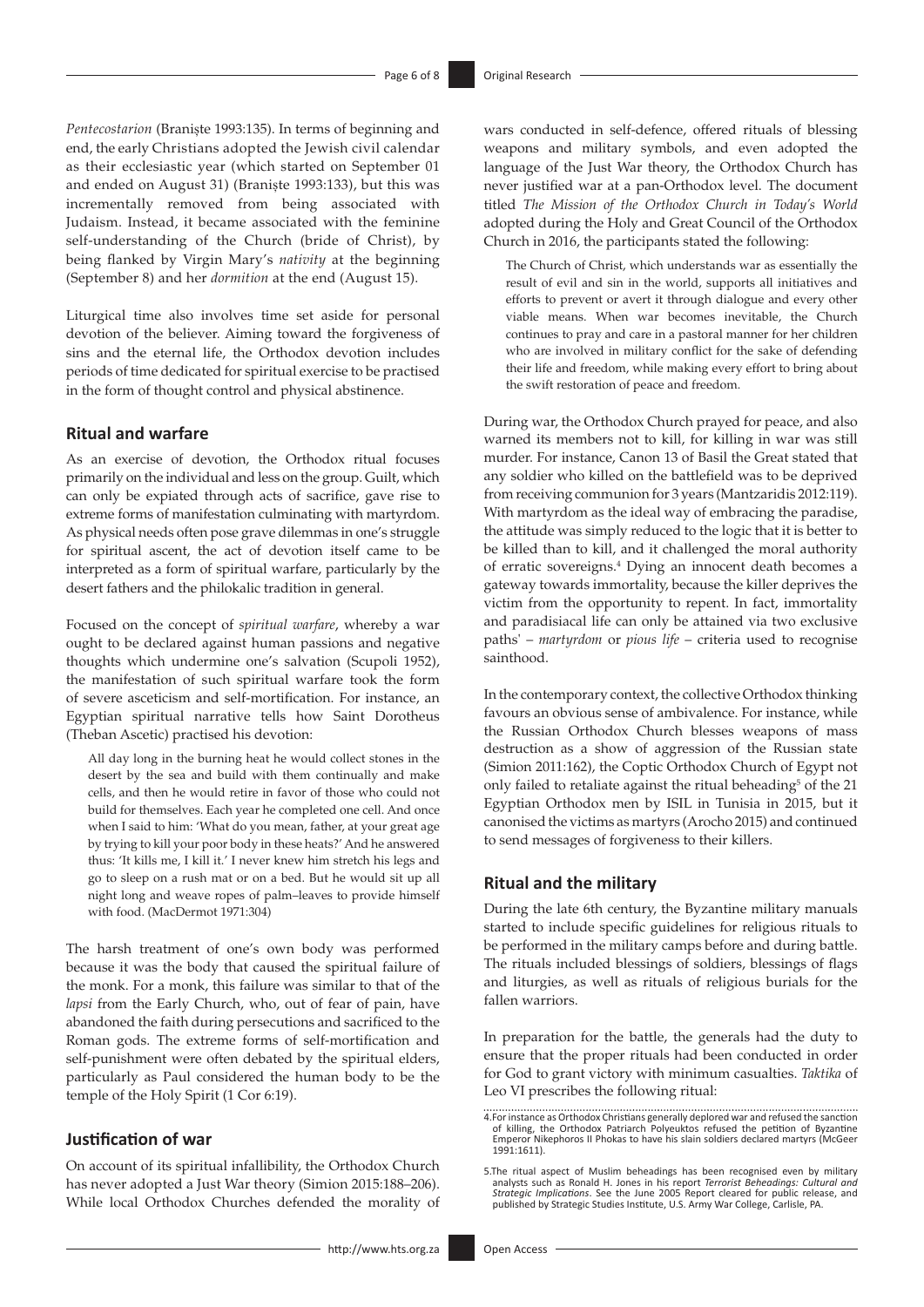O general, before all else, we enjoin upon you that on the day of the battle your army should be free from sin. The night before, the priests are to offer fervent prayers of intercession. Everyone should be sanctified and so, by words and deeds, they should be convinced that they have the help of God (Taktika, 14.1). (Stoyanov 2014:176)

According to the same source, the flags and other military symbols needed a particular attention within ritual:

A day or two before the combat, the tourmarchs should see that the standards are blessed by the priests and then present them to the standard-bearers of the tagmata (Taktica, 13.1). (Stoyanov 2014:176)

In preparation for the battle Maurice's *Strategikon* prescribed:

Whether the bandon or tagma is in service with the rest of the army or is camping someplace by itself, the 'Trisagion' must be sang, and the other customary practices observed, early in the morning before any other duty and again in the evening after supper and the dismissal (Strategikon, 7.17). (Stoyanov 2014:175)

During the battle, the same source prescribed:

[*P*]rayers should be said in camp on the actual day of battle before anyone goes out the gate. All, led by the priests, the general, and the other officers, should recite the 'Kyrie eleison' (Lord have mercy) for some time in unison. Then, in hopes of success, each meros should shout 'Nobiscum Deus' (God is with us) three times as it marches out of camp (Strategikon, 2.18). (Stoyanov 2014:175)

Leo VI also specified how those fallen in the battle should be treated:

Show particular concern for the burial of the dead .… Reverence for those who have died is always good and holy. It is especially necessary in the case of those who have fallen in battle, for it is with them that piety must manifest itself (Taktika, 16.11). (Stoyanov 2014:176)

By the 10th century, such religious rituals were part of the daily routine of the Byzantine army. As the *Praecepta Militaria* of Emperor Nikephoros Phokas informs, on the eve of the battle the soldiers were encouraged to ask each other for forgiveness, to fast, to confess their sins and then receive communion. Additional pre-battle rituals included the blessing of flags and weapons. After battle, proper services for the dead were observed and thanksgiving for victory was offered especially following such notable successes as the triumph of John I Tzimiskes over the Rus' in 971 (Kazhdan 1991:1373–1374).

The burial of the dead triggered the creation of ample memorial services that defined how such heroes were to be remembered by the posterity. In such a context, the violent death caused by the fury of war (or religious persecution) became associated with a particular doctrinal construal. In the name of devoutness, the real stories were skewed in ways that turned the moral qualities of a hero into archetypes of holiness. Paradoxically, the rituals constructed around such fallen heroes become epicentres for collective healing through forgiveness and reconciliation.

# **Conclusion**

The uncontested effectiveness of ritual to create collective meaning, to concentrate political power, and to solidify the group, had been evident in the history of human civilisation. As ritual plays an ambivalent role in the encounter between religion and violence, the purpose of sacred violence is to end conflict through sacrifice and scapegoat, and to test the loyalty of the individual through initiation. Today's living religions demonstrate that sacred violence not only generates peace and war, but it also gives meaning to life. In this sense, Orthodox Christian rituals provide the believer with a set of sacred representations necessary to achieve salvation and immortality, while ensuring the damnation of those who either challenge its legitimate existence, or fail to embrace Orthodoxy. Therefore, if there is any missionary goal behind ritual, that would be the mission to make the world a safer place by fighting fire with fire or, as an Orthodox Christian paschal hymn puts it, by 'trampling down death by death'.

## **Acknowledgements Competing interests**

The author declares that he has no financial or personal relationships which may have inappropriately influenced him in writing this article.

### **References**

- Alcorta, C.S. & Sosis, R., 2013, 'Ritual, religion and violence: An evolutionary<br>perspective', in M. Juergensmeyer, M. Kitts & M. Jerryson (eds.), The Oxford<br>handbook of religion and violence, pp. 570–577, Oxford Universit
- Armstrong, K., 2014, *Fields of blood: Religion and the history of violence*, Knopf Publishers, New York.
- Arocho, J., 2015, 'Coptic church recognizes Martyrdom of 21 Coptic Christians', *Vatican Radio*, 21 February 2015, viewed 10 February 2017, from [http://www.](http://www.news.va/en/news/coptic-church-recognizes-martyrdom-of-21-coptic-ch) [news.va/en/news/coptic-church-recognizes-martyrdom-of-21-coptic-ch](http://www.news.va/en/news/coptic-church-recognizes-martyrdom-of-21-coptic-ch)
- Behr–Sigel, E. & Ware, K., 2000, *The ordination of women in the Orthodox church*, WCC Publications, Geneva.
- Bell, C., 1992, *Ritual theory, ritual practice*, Oxford University Press, Oxford.
- Bilefsky, D. & De la Baume, M., 2015, 'Terrorists Strike Charlie Hebdo Newspaper in Paris, Leaving 12 Dead', *The New York Times*, 7 January 2015, viewed 4 February 2017, from [https://www.nytimes.com/2015/01/08/world/europe/charlie-hebdo](https://www.nytimes.com/2015/01/08/world/europe/charlie-hebdo-paris-shooting.html?_r=0)[paris-shooting.html?\\_r=0](https://www.nytimes.com/2015/01/08/world/europe/charlie-hebdo-paris-shooting.html?_r=0)
- Biserica Ortodoxă Română, 2000, *Învățătură de credință creștină ortodoxă*, tipărită cu aprobarea Sfântului Sinod al Bisericii Ortodoxe Române (București: Editura Institutului Biblic și de Misiune al Bisericii Ortodoxe Române.
- Bowker, J., 1997, *The Oxford dictionary of world religions*, Oxford University Press, Oxford.
- Braniște, E., 1978, *Liturgica Teoretică: manual pentru seminariile teologice*, Editura Institutului Biblic și de Misiune al bisericii Ortodoxe Române, București.
- Braniște, E., 1993, *Liturgica Generală cu noțiuni de artă bisericească, arhitectură și pictură creștină*, ediția a II–a revizuită și completată, Editura Institutului Biblic și de Misiune al Bisericii Ortodoxe Române, București.
- Carrasco, D., 2013, 'Sacrifice/human sacrifice in religious traditions', in M. Juergensmeyer, M. Kitts & M. Jerryson (eds.), *The Oxford handbook of religion and violence*, pp. 209–225, Oxford University Press, Oxford.
- Durkheim, E., 1969, *The elementary forms of religions life*, The Free Press, New York.
- Eisen, R., 2011, *The peace and violence of Judaism: From the Bible to Modern Zioni*, Oxford University Press, Oxford.
- Ferguson, J., 1978, *War and peace in the world's religions*, Oxford University Press, Oxford.
- Frankl, V.E., 1984, *Man's search for meaning*, Revised and Updated, Washington Square Press, New York.
- Girard, R., 1979, *Violence and the sacred*, transl. P. Gregory, The John Hopkins University Press, Baltimore, MD.
- Gregg, H.S., 2014, *The path to salvation: Religious violence from the Crusades to Jihad*, Potomac Books, Lincoln, Nebraska.
- Government of India, 2011, *The Prevention of Insults to National Honour Act, 1971*, Universal Law Publishing, Co. Pvt. Ltd., New Delhi.